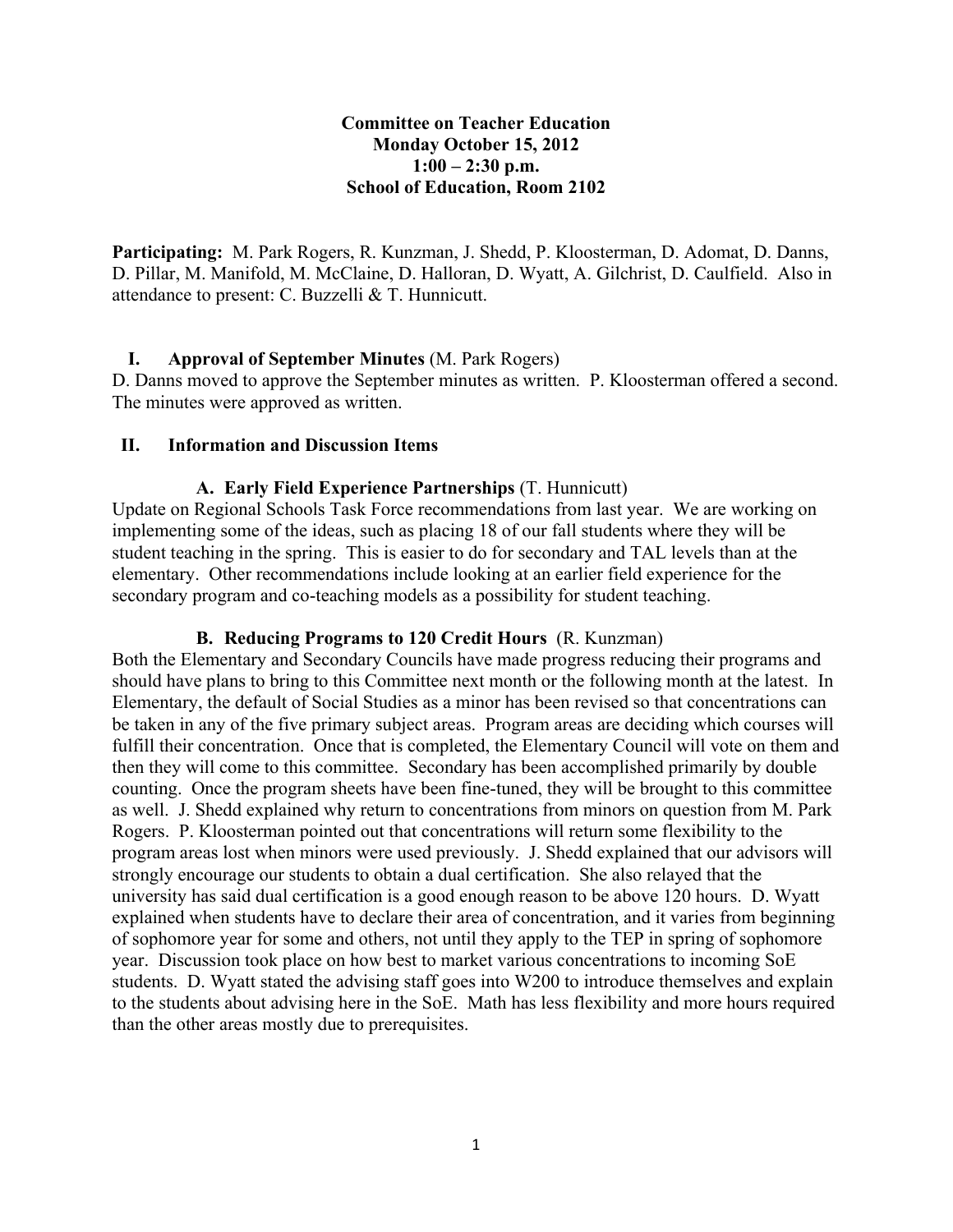#### **C. GPA Admissions Standards** (R. Kunzman)

Raising the GPA to a 2.75 would have eliminated 4.7% of our students (2.3% were selfidentified racial-ethnic minorities). Raising the GPA to 3.0 would have cut out 12.6(almost 20% were self-identified racial-ethnic minorities). Over the past three years, the average GPA has been increasing as it has in the university as a whole because of entrance requirements. The 2.5 puts us in the middle of the pack compared to other university programs as well as other Big Ten education programs, though there are a few that are higher. Kelly and Nursing are both higher  $(3.0)$  and Public Health varies from  $2.0 - 2.7$  depending on the program. D. Halloran shared that the College considers itself to be the default on campus and will remain at 2.0. SoE certification requirements per D. Wyatt are 2.5 GPA, pass PRAXIS I or an academic skills test (e.g. SAT, ACT), then varies per program. In secondary/all grades - 21 hours in content at C or better in each and a 2.5, plus a group of 12 hours in education classes. Elementary has 28 hours of coursework. D. Halloran mentioned the Business School's I-CORE curriculum, and could SoE create a "brand" similar for recognition/marketing purposes? R. Kunzman stated this is a "Big Idea" that deserves being pursued. D. Pillar pointed out that GPA is not necessarily the best indicator of who will become good teachers and it isn't what he looks for when hiring.

#### **III. Action Items**

**A. K307: Methods of Teaching Students with Special Needs** (C. Buzzelli) *Items A & B reversed from the agenda.* This is a proposal for a course that is already listed in the IU catalogue, but not the IUB course catalogue. This course will allow for newer curriculum and more content in special education. This will increase the in-depth knowledge for our students when working with children with special needs. Some of this had previously been included in block courses, but it needs its own course so as to increase the content and to legitimize it as a separate course for state licensing requirements. This will include afield experience component as well. This would be a part of the core curriculum for Early Childhood students. Prerequisites would include P248 and E348, as part of the Junior-cluster fall. K307 would be a part of the Junior-cluster spring. M. Manifold moved to approve adding K307 and D. Danns seconded the motion. Motion was unanimously approved.

The difference between K305 and K307 was explained in more detail. J. Shedd pointed out that the handout does not clarify these distinctions between courses. C. Buzzelli explained the distinction between the two. Since K307 is in the semester where the focus is on preschool-aged children, the content of the course will be more focused on working with special needs children in preschool, essentially ages three to five. The whole program is set-up so that each semester focuses on a developmental period. Infants and toddlers for the fall semester of the junior year, preschool ages, roughly 2 and a half to age five, during the second semester of the junior year, and fall semester of the senior year is Kindergarten through third grade. K305 focuses on children of elementary age and K307 focuses on preschool and infants/ toddlers. That is how content will be differentiated. J. Shedd pointed out that the course description does not make this distinction clear. The course title for K307 at all IU campuses is "Methods for Teaching Students with Special Needs" and does not specify preschool ages. This difference needs to be clearly indicated on the course description. R. Kunzman offered a friendly amendment to approve the course and program with an understanding that the distinction will be clearly drawn in the learning outcomes and objectives of K307. P. Kloosterman moved to approve K307 based